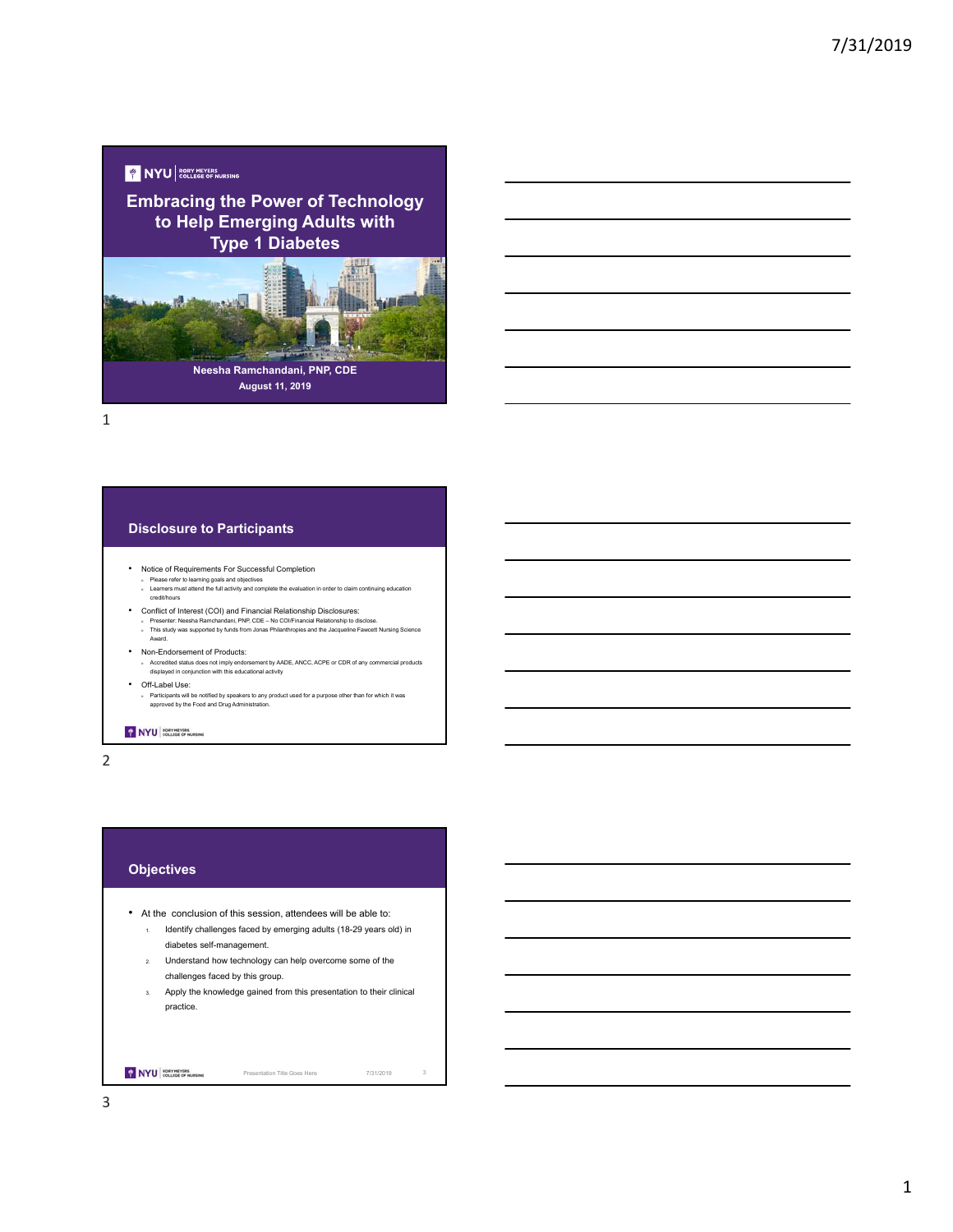

### **Developmental Issues & Emerging Adulthood (18-30 yrs old) 21,22**

### **Definition (Arnett) 23**

Identity exploration **Instability** 



Self-focus





- **Developmental Transition Tasks 14,23**
- Establishing independence
- Defining who they are
- Making important educational and/or vocational-career choices
- **Additional Developmental Challenges with T1D 14**
- Physiological changes
- Decreased adherence to diabetes self-management (DSM) tasks Desire to appear "normal"
- 

5

### **Situational Transition Issues: Emerging Adults with T1D**

#### **Challenges**

- Changes in support systems
- Living apart from one's parents
- Irregular schedules
- Different eating behaviors
- Fear of hypoglycemia
- The desire to be "normal"
- (Refs 21, 24-28)

### **Consequences**

- Effect on academics
- Effect on job performance
- Effect on DSM practices
- Decreased frequency of diabetes follow-up visits
- Ensuing deterioration in
- glycemic control (Refs 11, 12, 24, 26-28, 39-43)
-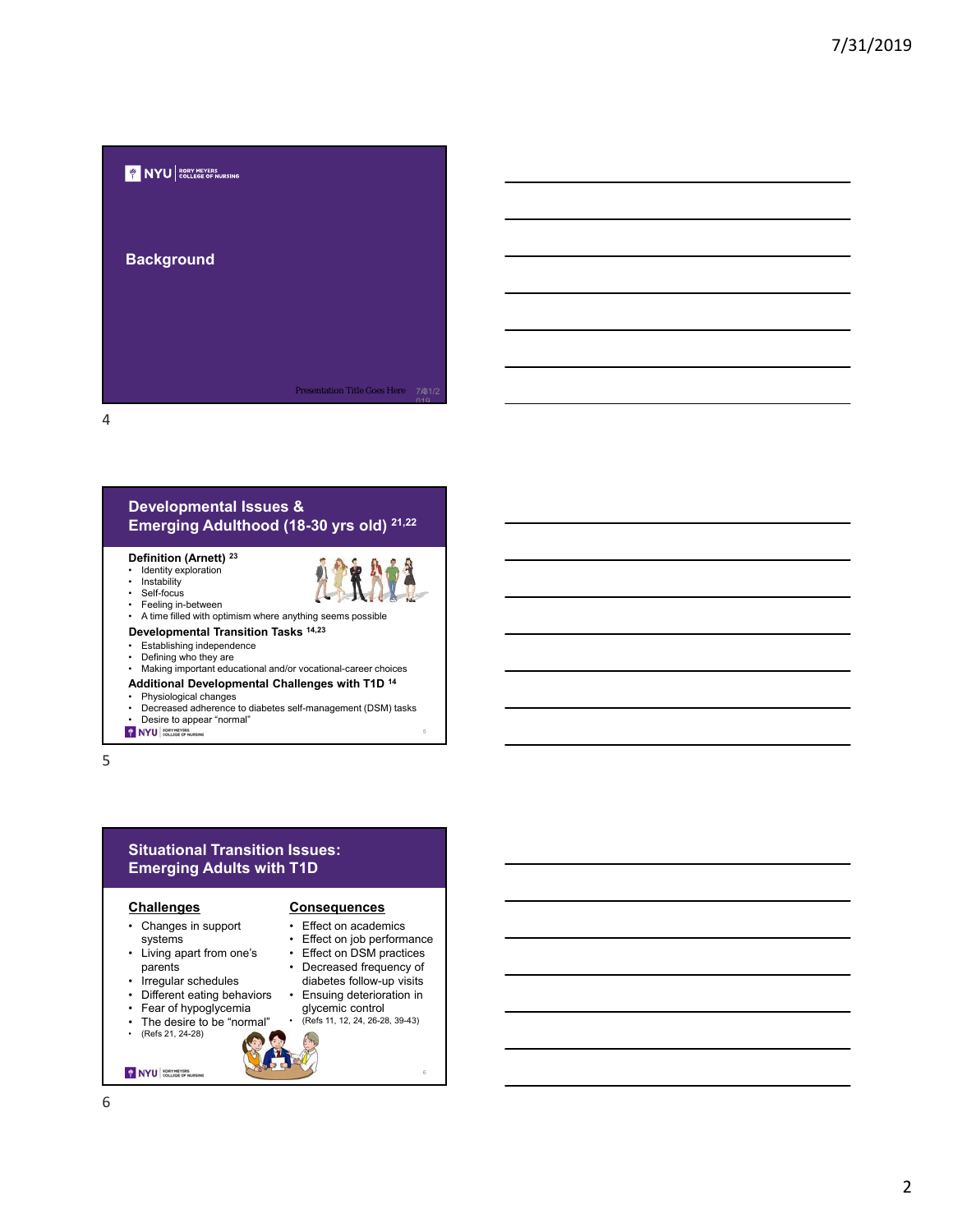# **Introduction to the Problem**

• **Emerging adults (18-30 yrs old) with type 1 diabetes (T1D) at especially high risk of suboptimal glycemic control 13-17**

- <sup>o</sup> Competing life demands/multiple demands of emerging adulthood
- <sup>o</sup> Unstable living conditions
- $\circ$   $\rightarrow$  lost to F/U
- <sup>o</sup> Usually do not keep up with complex diabetes regimen sufficiently well to maintain good glycemic control

7

2998

8

9

- <sup>o</sup> Too busy to schedule or attend appointment for diabetes care
- Time constraints Geographical distance

NYU COLLEGE OF NURSING

7

### **Purpose**

To explore developmental, situational, and organizational challenges experienced by a diverse group of emerging adults with T1DM, and their perspectives on creating a supplemental developmentally-informed diabetes management program that will support navigation of DSM in collaboration with their health care providers as they transition to adult care (undergirded by Meleis' Transition Framework).

NYU RORY MEVERS

8

### **Aim of this Presentation**

To describe benefits and challenges of using insulin pumps and continuous glucose monitors in emerging adults (18-29 years old) with type 1 diabetes.

NYU COLLEGE OF HURSING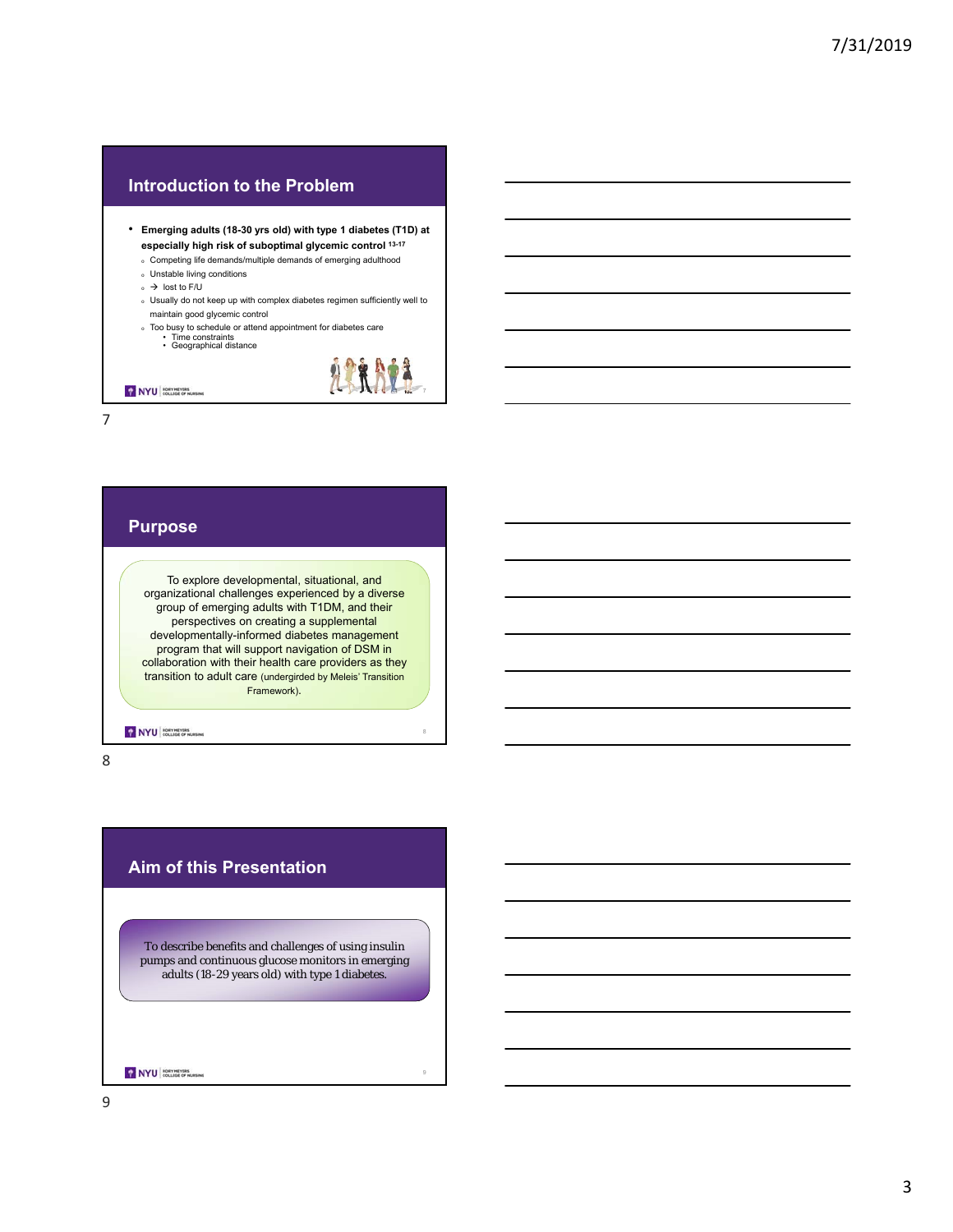

### **Methods**

- **Design**
	- <sup>o</sup> Qualitative descriptive study
	- <sup>o</sup> Focus groups with supplemental interviews
- **Sample**
- 
- <sup>o</sup> Purposive sample of emerging adults recruited from NYULMC pediatric & adult diabetes clinics and snowball/referral sampling
- Stratified by gender, attempted to stratify by age

| <b>Inclusion Criteria</b>                          |  | <b>Exclusion Criteria</b>         |           |  |
|----------------------------------------------------|--|-----------------------------------|-----------|--|
| 18-29 yrs old with T1D                             |  | Pregnant or breastfeeding         |           |  |
| <b>Internet access</b>                             |  | Unstable renal or thyroid disease |           |  |
| English-speaking<br>Able to function independently |  | On corticosteroid therapy         |           |  |
|                                                    |  | Cancer actively being treated     |           |  |
|                                                    |  | Presentation Title Goes Here      | 7/31/2019 |  |

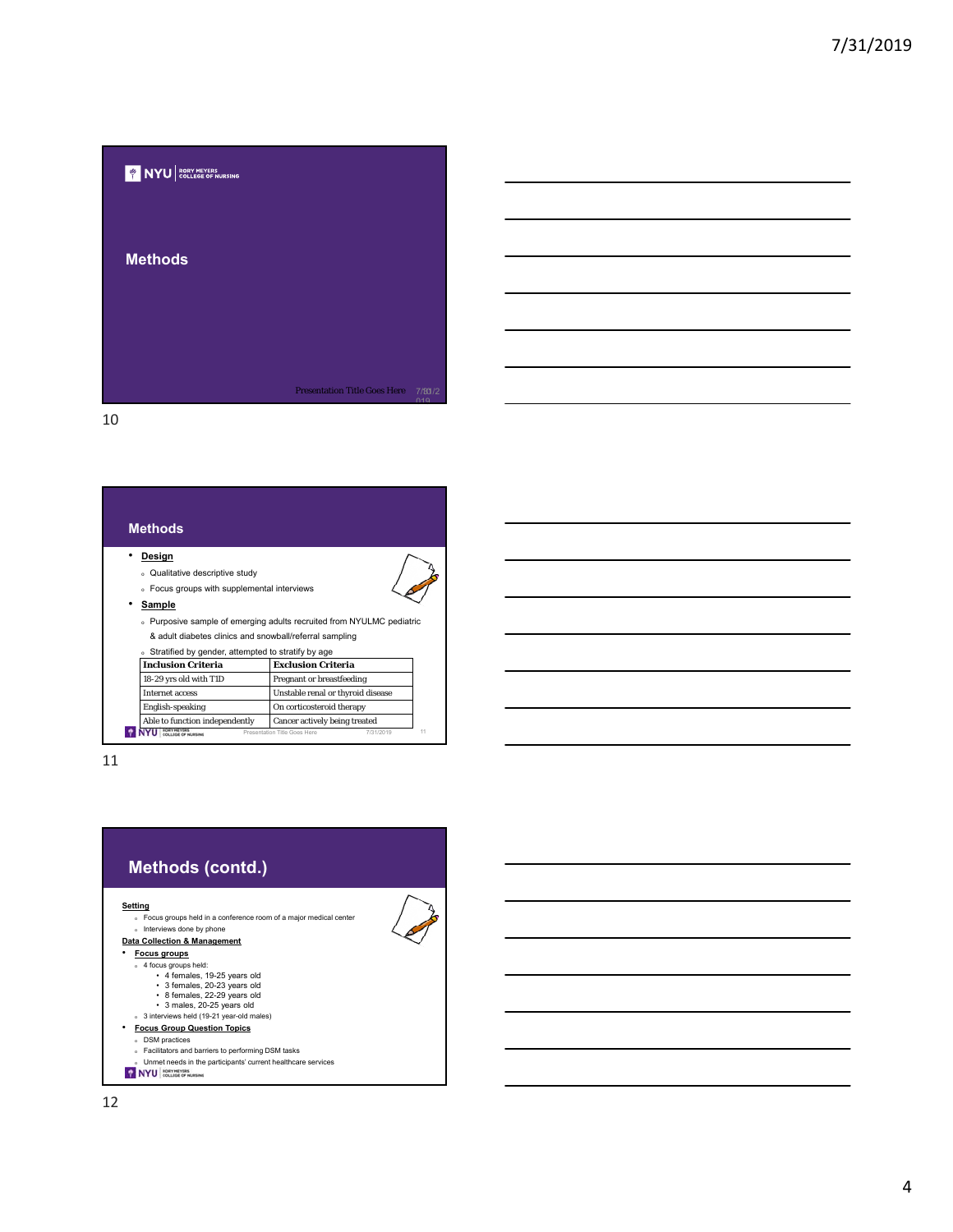

# **Methods (contd.)**

#### **Data Analysis**

- Scientific adequacy of findings ensured with:
	- <sup>o</sup> Peer debriefing
	- <sup>o</sup> Employing reflexivity
	- <sup>o</sup> Member checks
	- <sup>o</sup> Audit trail
	- <sup>o</sup> Rich descriptive data
	- <sup>o</sup> Triangulation of data sources
- Informational redundancy reached except for the following:

14

- <sup>o</sup> Issues specific to Black females
- <sup>o</sup> Males NYU BORY MEYERS

14

#### Methods (contd.)

#### • **Data Analysis (contd.)**

- <sup>o</sup> Descriptive statistics: Microsoft Excel
- <sup>o</sup> Focus group qualitative data:
	- Krueger note-based method, with audio tape corroboration Analyzed for themes using Meleis' Transition Framework
	- as a guide<br>• Also analyzed for themes regarding their perspectives and<br>recommendations on what types of supportive services<br>and/or resources they would be interested in using to help<br>them navigate DSM during this time

Presentation Title Goes Here 7/31/2019 15

- <sup>o</sup> Interviews analyzed for themes, collapsed into one group, then analyzed alongside the focus groups
- NYU COLLEGE OF HURSING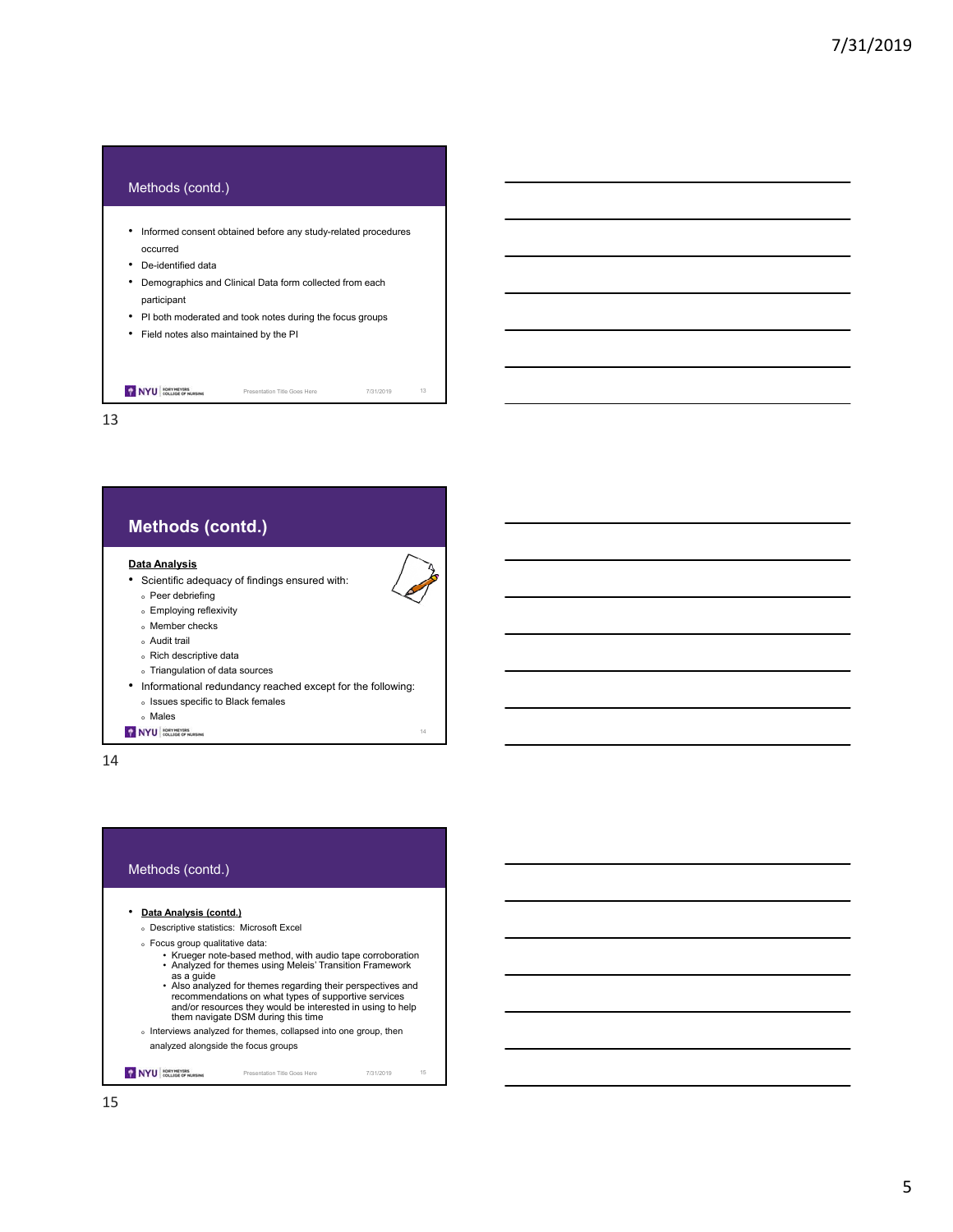



17

|                                   |                              | <b>Full Group</b>                        | <b>Females</b>                           | <b>Males</b>             |
|-----------------------------------|------------------------------|------------------------------------------|------------------------------------------|--------------------------|
|                                   | N                            | 21                                       | 15                                       | $\mathbf{g}$             |
|                                   | Age (yrs)                    | $23.6 + 2.6$                             | $23.8 + 2.6$                             | $21.7 + 2.1$             |
|                                   | Sex                          | $(19.7 - 28.3)$<br>$15$ F/ $6$ M         | $(19.9 - 28.3)$<br>15F                   | $(19.7 - 25.8)$<br>6M    |
| Demographics                      | <b>Race/Ethnicity</b>        | 14 NH White                              | 9 NH White                               | 5 NH White               |
|                                   |                              | (67%)                                    | 3 Hisp. White                            | 1 NH Rlack               |
|                                   |                              | 3 Hisp. White                            | 2 NH Black                               |                          |
|                                   |                              | (14%)                                    | 1 Hisp. Black                            |                          |
|                                   |                              | 3 NH Black                               |                                          |                          |
|                                   |                              | (14%)                                    |                                          |                          |
|                                   |                              | 1 Hisp. Black                            |                                          |                          |
| 45% of those approached           |                              | (5%)                                     |                                          |                          |
| enrolled in this study.           | Duration of T1D $14.7 + 5.0$ |                                          | $14.4 + 5.4$                             | $15.5 + 4.3$             |
|                                   | (vrs)                        | $(1.3 - 21.4)$                           | $(1.3 - 21.4)$                           | $(8.1 - 19.8)$           |
|                                   | HbA1c (%)                    | $7.4 + 1.4$                              | $7.3 + 1.2$                              | $7.6 + 1.8$              |
| Data entered as Average + SD      |                              | $(5.5-11.0)$                             | $(5.5-9.2)$                              | $(5.8-11.0)$             |
| (Range)                           | <b>BGM/day</b>               | $3.4 + 2.1$<br>$(0^* - 10)$              | $3.6 + 2.4$<br>$(0^* - 10)$              | $2.8 + 1.4$<br>$(1.5-5)$ |
|                                   | <b>Pump</b> use              | 100%                                     | 100%                                     | 100%                     |
| *The one study participant who    | CGM use                      | 71.4%                                    | 67%                                      | 83%                      |
| is not checking BG's regularly is | <b>CGM</b> wear              | $27.5 + 3.9$                             | $27.6 + 4.1$                             | $27.3 + 3.9$             |
| on a Dexcom G6 CGM that does      | (days/month)                 | $(20-30)$                                | $(20-30)$                                | $(21.4 - 30)$            |
| not require fingerstick           | <b>Education</b>             | 10 - Some college                        | 5 - Some college                         | 5 - Some college         |
| calibrations.                     |                              | 7 - College grad                         | 6 - College grad                         | 1 - College grad         |
|                                   |                              | 2 - In grad school<br>2 - Completed grad | 2 - In grad school<br>2 - Completed grad |                          |
|                                   |                              | school                                   | school                                   |                          |
| Non-Hispanic White (NH White)     | <b>Employment</b>            | 8 - Employed F/T                         | 6 - Employed F/T                         | 2 - Employed F/T         |
| includes 1 transgender female,    | status                       | 1 - Employed P/T                         | 1 - Employed P/T                         | $4$ - $F/T$ student      |
| 1 religious Jewish female, and 1  | (could pick                  | 2 - Unemployed                           | 2 - Unemployed                           |                          |
| male of immigrant parents.        | more than one)               | 10- F/T student                          | 6 - F/T student                          |                          |
|                                   |                              | 2-P/T student                            | 2 - P/T student                          |                          |
|                                   | <b>Living Situation</b>      | 12 - With parents                        | 7 - With parents                         | 5 - With parents         |
|                                   | (could pick                  | $9 - With$                               | 6 - With mommates                        | 3 - With roommates       |
|                                   | more than one                | roommates                                | 4 - Alone without                        |                          |
|                                   | if attending<br>college/grad | 4 - Alone without<br>roommatesere        | roommates                                | 7/31/2019<br>18          |
| COLLEGE OF HURSING                | <b>Goods</b>                 |                                          |                                          |                          |

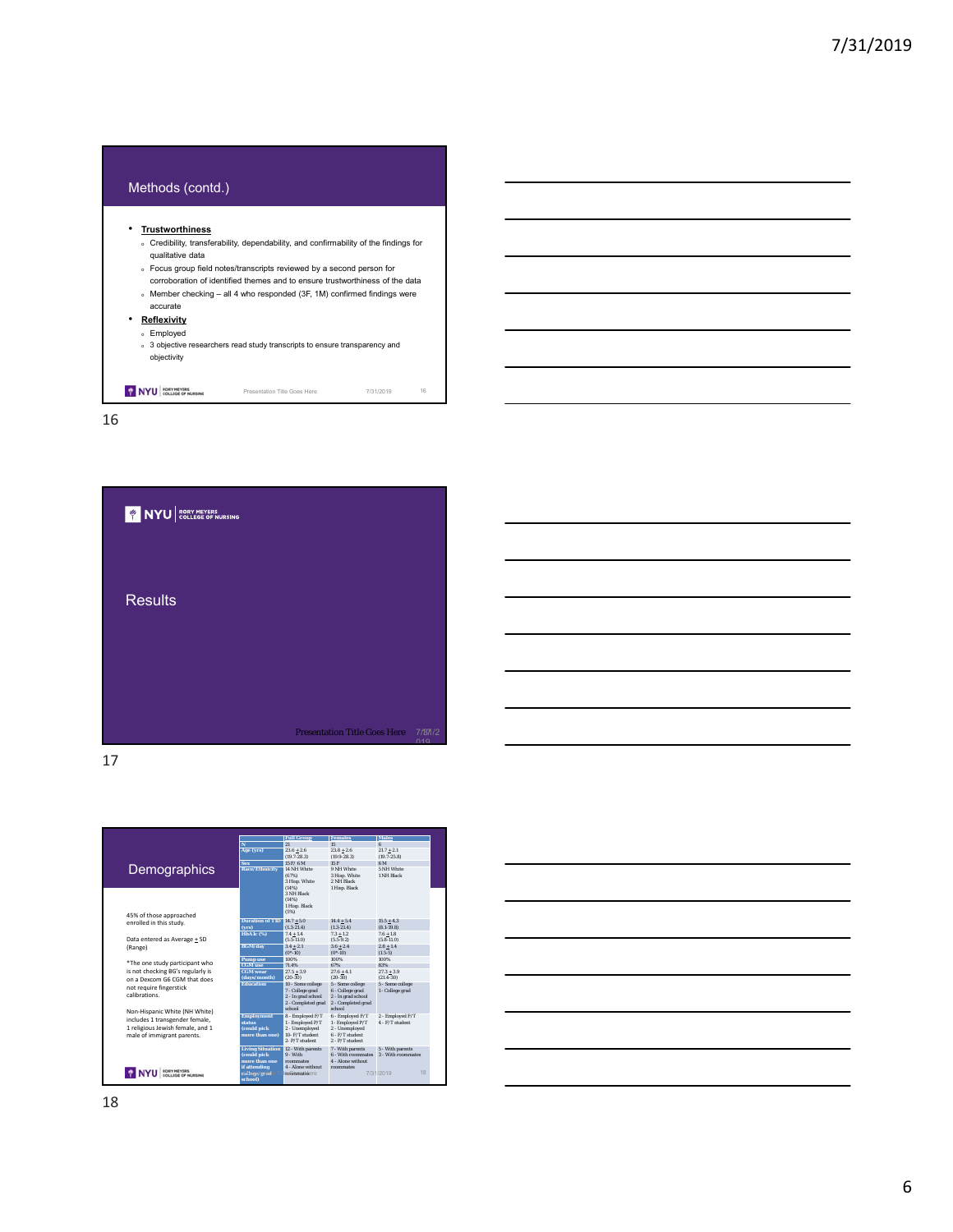



20

#### Continuous Glucose Monitors (CGM)

- Gave "a little more confidence" in their ability to manage their diabetes
- BG's better on CGM
- "How much do you check your CGM?" "Too much!" (20 year-old F, more)
- Younger females who had not attended diabetes camp were especially anxious when they were away from their CGMs because they were so heavily reliant on them:
	- <sup>o</sup> "I get anxiety when I don't have my Dexcom." (20 year-old F)
	- $\degree$  "I'm to the point where it makes me nervous how much I rely on it." (25
	- year-old F)
- o CGM in the bathroom! Presentation Title Goes Here 7/31/2019 21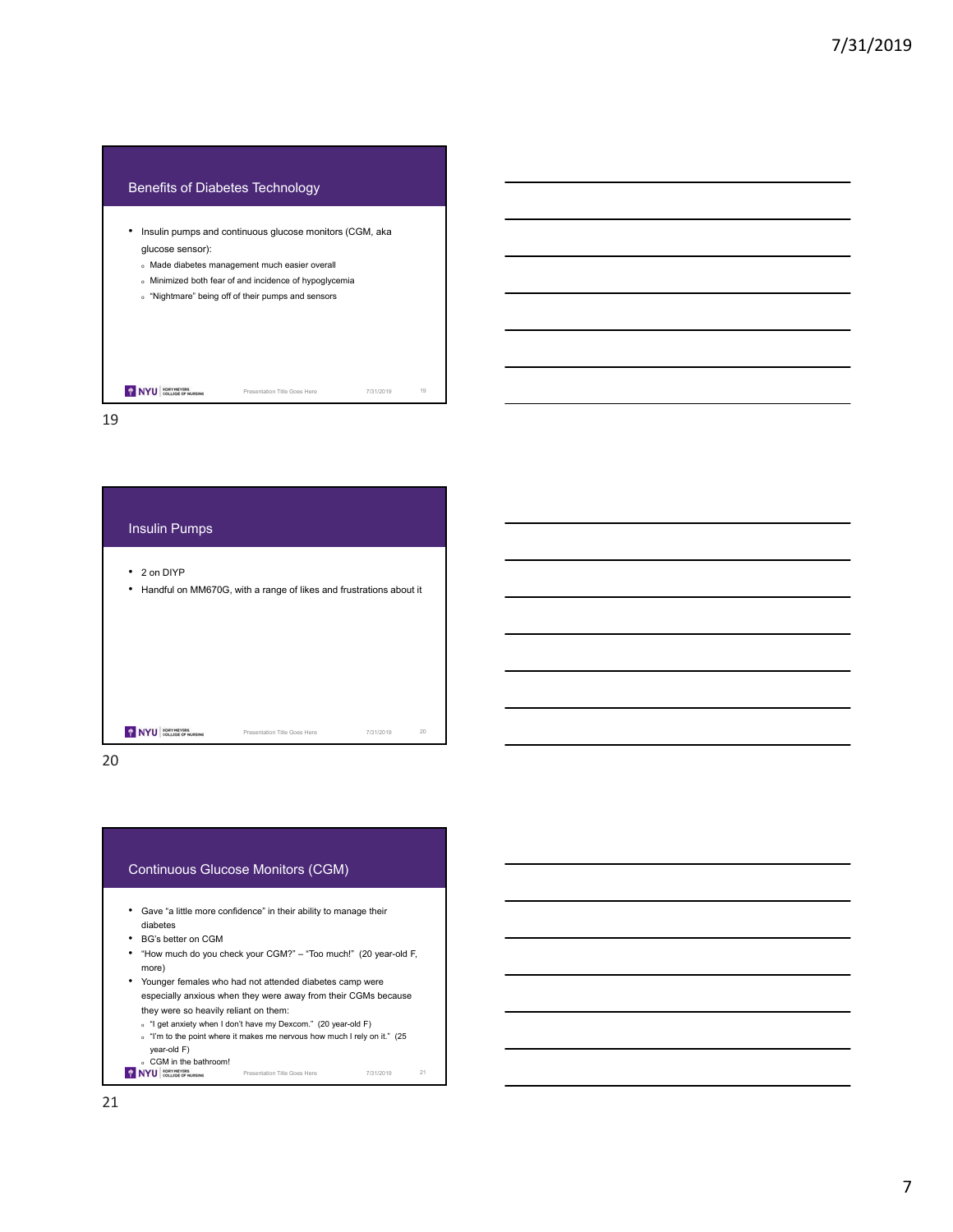### Sharing CGM Readings

- Highly appreciated by the females
- Seen as "a safety thing, a sort of insurance that someone knows you're alive, they can watch you and see/intervene if there is a problem." (26 year-old F)
- CGM readings not always shared with parents or significant others because of the added angst it could create
- <sup>o</sup> "You don't let your parents follow you[r Dexcom]?" "Oh, absolutely not!" (20 year-old F)
- Re: sharing with a significant other: "It's like moving in." (19 year-old  $F$ ) – very personal information being shared<br> **TRYU COLLECT CONSUMER** Presentation Title Goes Here Presentation Company 22 and the Figure State Goes 22

22



23

#### Diabetes Technology – Challenges (contd)

- Females: establishing trust with the technology
- More mental burden and pressure from CGM:
- <sup>o</sup> "If you're outside of them [the lines that define the target range], you fail." (26 year-old F)
- 2/3 Black females & 1 male:
- <sup>o</sup> Added stress from CGM
- <sup>o</sup> Became annoyed by any inaccuracy
- $\alpha \rightarrow$  chose not to use CGM

NYU COLLEGE OF NURSING

• Wanted to be able to choose their devices

Presentation Title Goes Here 7/31/2019 24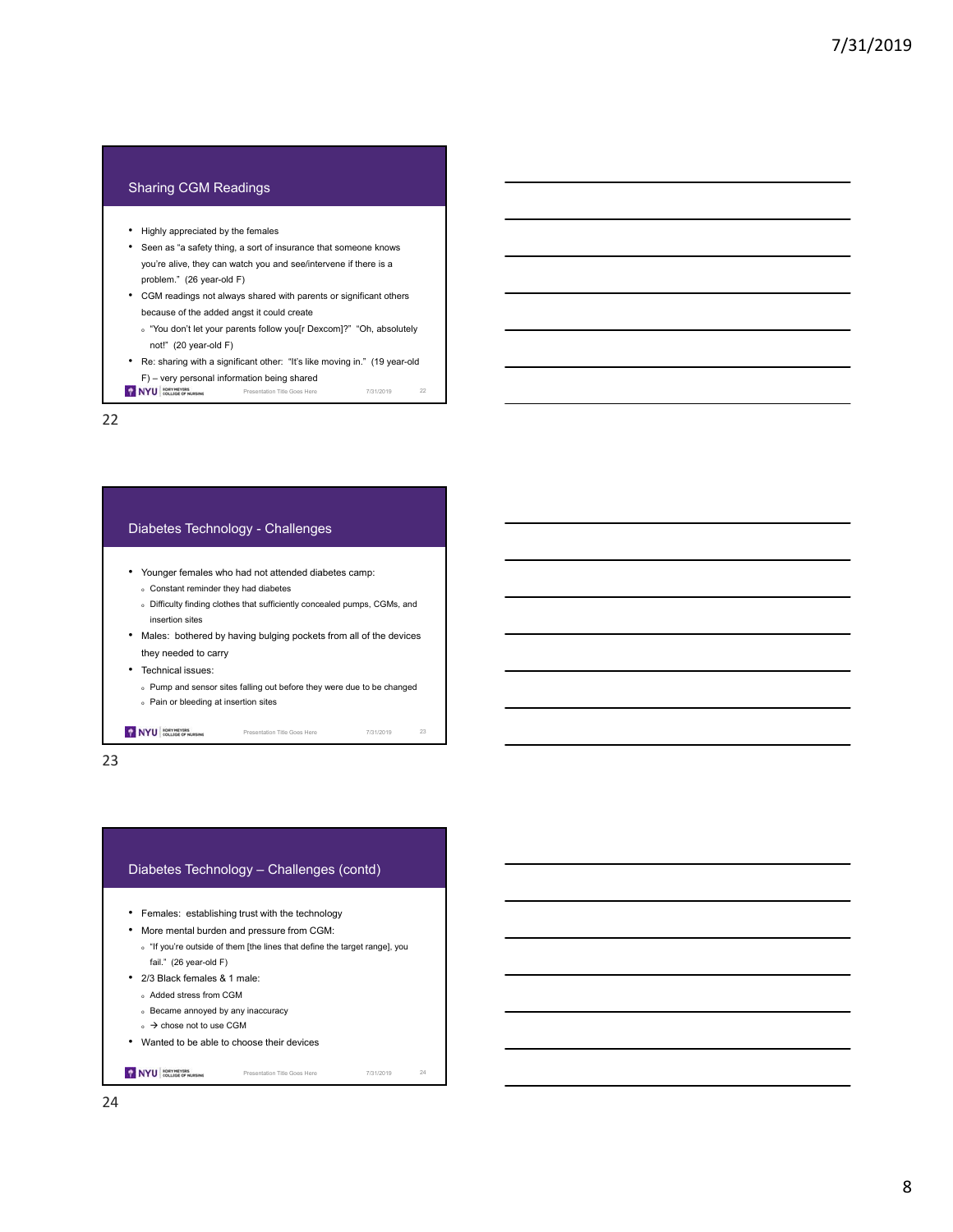

#### **Conclusions**

- Insulin pumps and CGMs are powerful tools to help emerging adults with T1D do better with their DSM
- The ability to share CGM readings is an invaluable tool and security blanket
- It is important to work with the emerging adults to understand what they want the technology to do for them and frustrations they have with it and help them overcome any barriers they face
- Device choice is important you want something the emerging adult will use, even if it's not the most state of the art device available

#### NYU RORY MEVERS

26

#### Limitations

- Difficulties with recruitment
	- <sup>o</sup> Males
	- <sup>o</sup> Data redundancy not reached with males
- Communication

NYU ROSY MEVERS

- <sup>o</sup> E-mail
- <sup>o</sup> Text messaging and Facebook messenger
- Study participants may be a self-selected group of motivated volunteers
	- <sup>o</sup> Findings consistent with what is in the literature
	- <sup>o</sup> Findings add the perspective of ethnic minorities

Presentation Title Goes Here 7/31/2019 27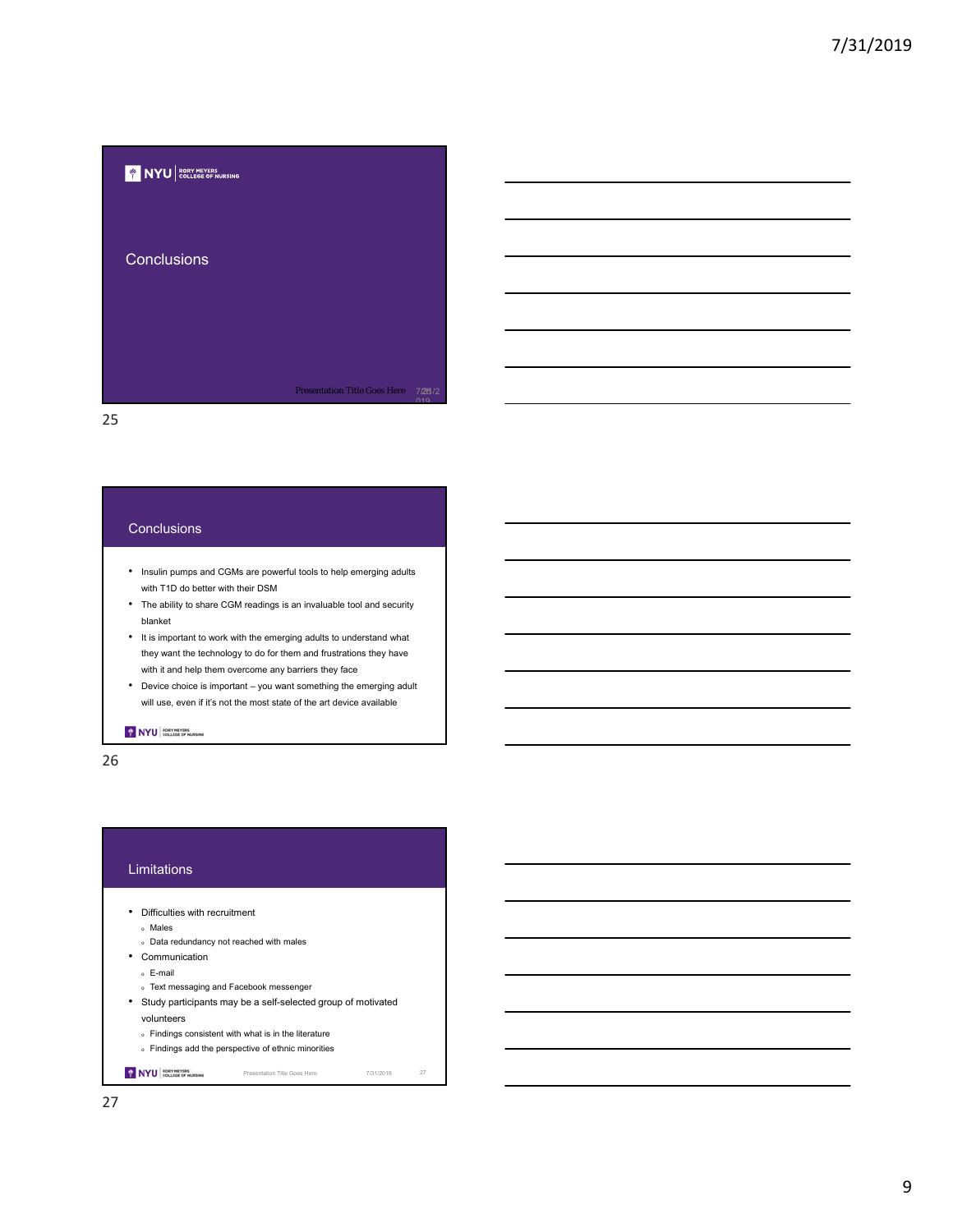# WINYU COLLEGE OF NURSING

### Acknowledgements

Dr. Susan Sullivan-Bolyai Dr. Gail D'Eramo Melkus Dr. Niobe Way Dr. Jane Seley My PhD cohort from NYU My family

Presentation Title Goes Here 7/281/2

28

| WE NYU SOLLEGE OF NURSING |  |
|---------------------------|--|
| Questions?<br>E-mail:     |  |
| ı ramchandani@omail.com   |  |

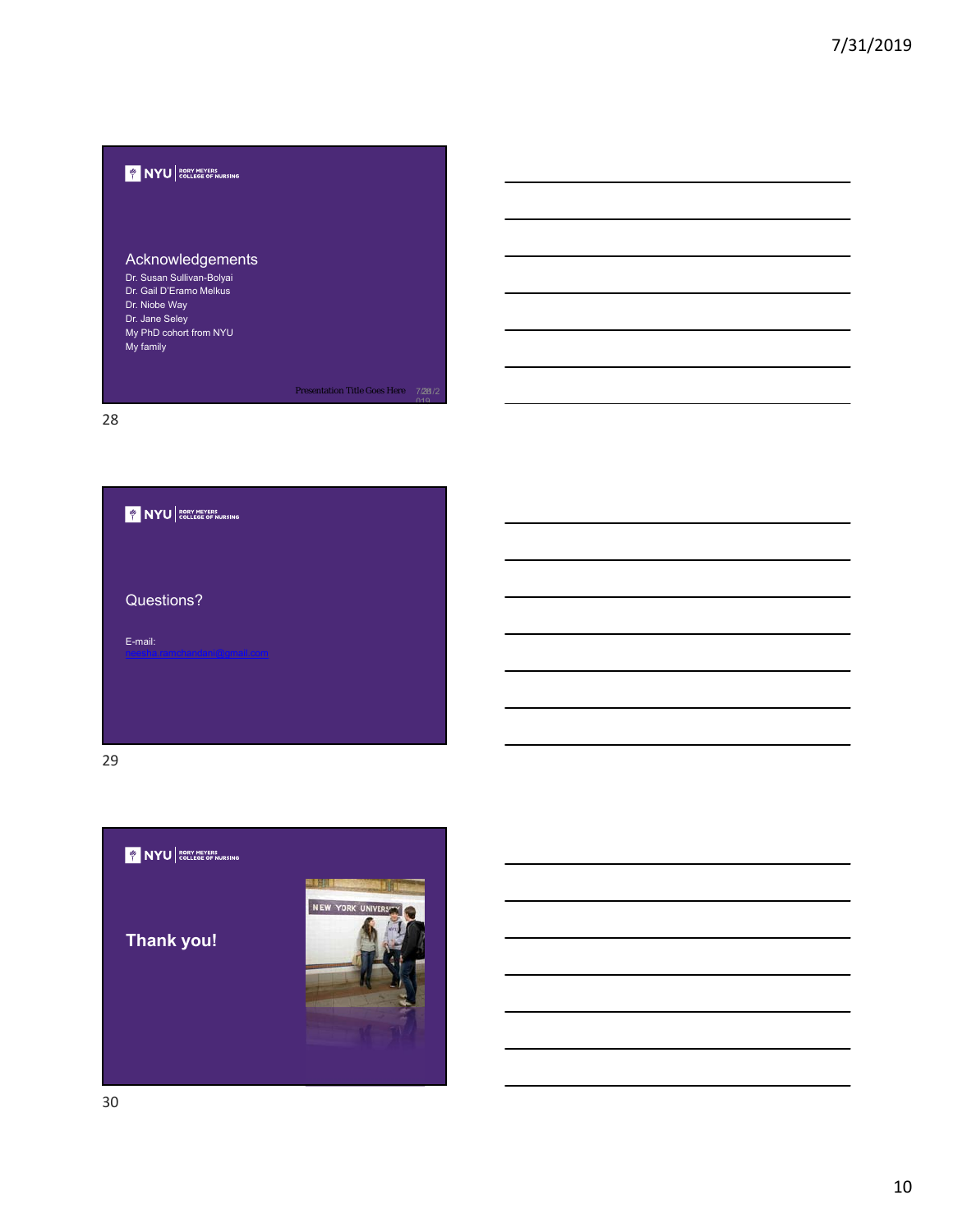### **Theoretical Framework: Meleis' Transition Framework (2000)19**





31

#### **References**

- 
- 
- 
- 
- 
- 1. Dabelea, D., Mayer-Davis, E. J., Saydah, S., Imperatore, G., Linder, B., Divers, J., . . . Hamman, R. F. (2014). Prevalence of type 1 and type 2 diabetes among children and adolescents from 2001 to 2009. *Jama, 311*(17), 1778-1786. doi: 10.1001/jama.2014.3201 2. Geiss, L. S., Wang, J., Cheng, Y. J., Thompson, T. J., Barker, L., Li, Y., . . . Gregg, E. W. (2014). Prevalence and incidence trends for diagnosed diabetes among adults aged 20 to 79 years, United States, 1980-2012. *Jama, 312*(12), 1218-1226. doi: 10.1001/jama.2014.11494 3. International Diabetes Federation. (2013). IDF Diabetes Atlas, 6th Edition. 4. Lado, J. J., & Lipman, T. H. (2016). Racial and Ethnic Disparities in the Incidence, Treatment, and Outcomes of Youth with Type 1 Diabetes. *Endocrinol Metab Clin North Am, 45*(2), 453-461. doi: 10.1016/j.ecl.2016.01.002 5. Kaufman, F. E. (2012). *Medical Management of Type 1 Diabetes, 6th edition* (F. Kaufman Ed.). Alexandria, VA: American Diabetes Association. 6. Hamman, R. F., Bell, R. A., Dabelea, D., D'Agostino, R. B., Jr., Dolan, L., Imperatore, G., . . . Saydah, S. (2014). The SEARCH for Diabetes in Youth study: rationale, findings, and future directions. *Diabetes Care, 37*(12), 3336-3344. doi: 10.2337/dc14-0574 7. American Diabetes Association. (2014). Standards of Medical Care in Diabetes—2014. *Diabetes Care, 37*(Supplement 1), S14-S80. doi: 10.2337/dc14-S014 8. International Diabetes Federation. (2014). Global guideline for type 2 diabetes. *Diabetes Res Clin Pract, 104*(1), 1-52. doi: 10.1016/j.diabres.2012.10.001 9. Middelbeek, R. J. W., & Abrahamson, M. J. (2014). Diabetes, Prediabetes, and Glycemic Control in the United States: Challenges and OpportunitiesDiabetes, Prediabetes, and Glycemic Control in the United States. *Annals of Internal Medicine, 160*(8), 572-573. doi: 10.7326/M14-0539 10. Tamez-Perez, H. E., Proskauer-Pena, S. L., Hernrndez-Coria, M. I., & Garber, A. J. (2013). AACE Comprehensive Diabetes Management Algorithm 2013. Endocrine Practice. *Endocr Pract, 19*(4), 736-737. doi: 10.4158/ep13210.lt 11. Lee, J. M., Davis, M. M., Menon, R. K., & Freed, G. L. (2008). Geographic distribution of childhood diabetes and obesity relative to the supply of pediatric endocrinologists in the United States. *J Pediatr, 152*(3), 331-336. doi: 10.1016/j.jpeds.2007.08.037 12. Vigersky, R. A., Fish, L., Hogan, P., Stewart, A., Kutler, S., Ladenson, P. W., . . . Hupart, K. H. (2014). The clinical endocrinology workforce: current status and future projections of supply and demand. *J Clin Endocrinol Metab, 99*(9), 3112-3121. doi: 10.1210/jc.2014-2257 13. Garvey, K. C., Markowitz, J. T., & Laffel, L. M. (2012). Transition to adult care for youth with type 1 diabetes. *Curr Diab Rep, 12*(5), 533-541. doi: 10.1007/s11892- 012-0311-6
- 
- 
- 
- 

32

33

#### WYU BORY MEYERS

32

#### **References (contd.)**

- 14. Peters, A. L. Lathtt, L. Christiania and for energies also acceled the transition in probabilities and dislocations and the state of the state of the state of the state of the state of the state of the state of the st
- 
- 
- 
- 
- 
- 
- 
- 

### NYU ROEV MEVERS